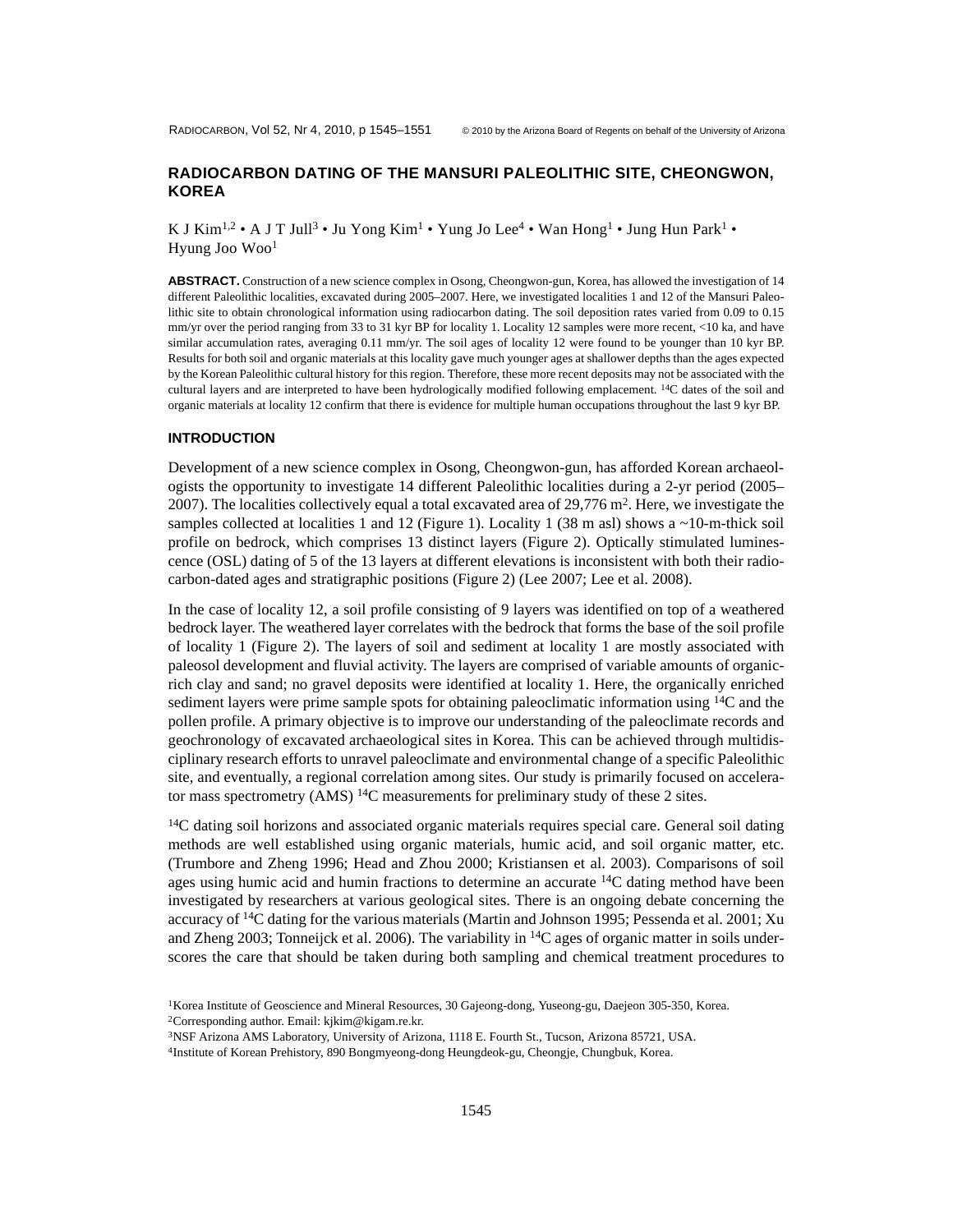1546 *K J Kim et al.*



Figure 1 Sampling localities 1 and 12 of this investigation are shown on the current river and paleoriver stream map of the Mansuri region (modified after Kim 2007).



Figure 2 Soil profile information of localities 12 and 1, which include soil layers, sample spots (for AMS work in this investigation), OSL dates (Lee et al. 2008), and the pollen collecting device.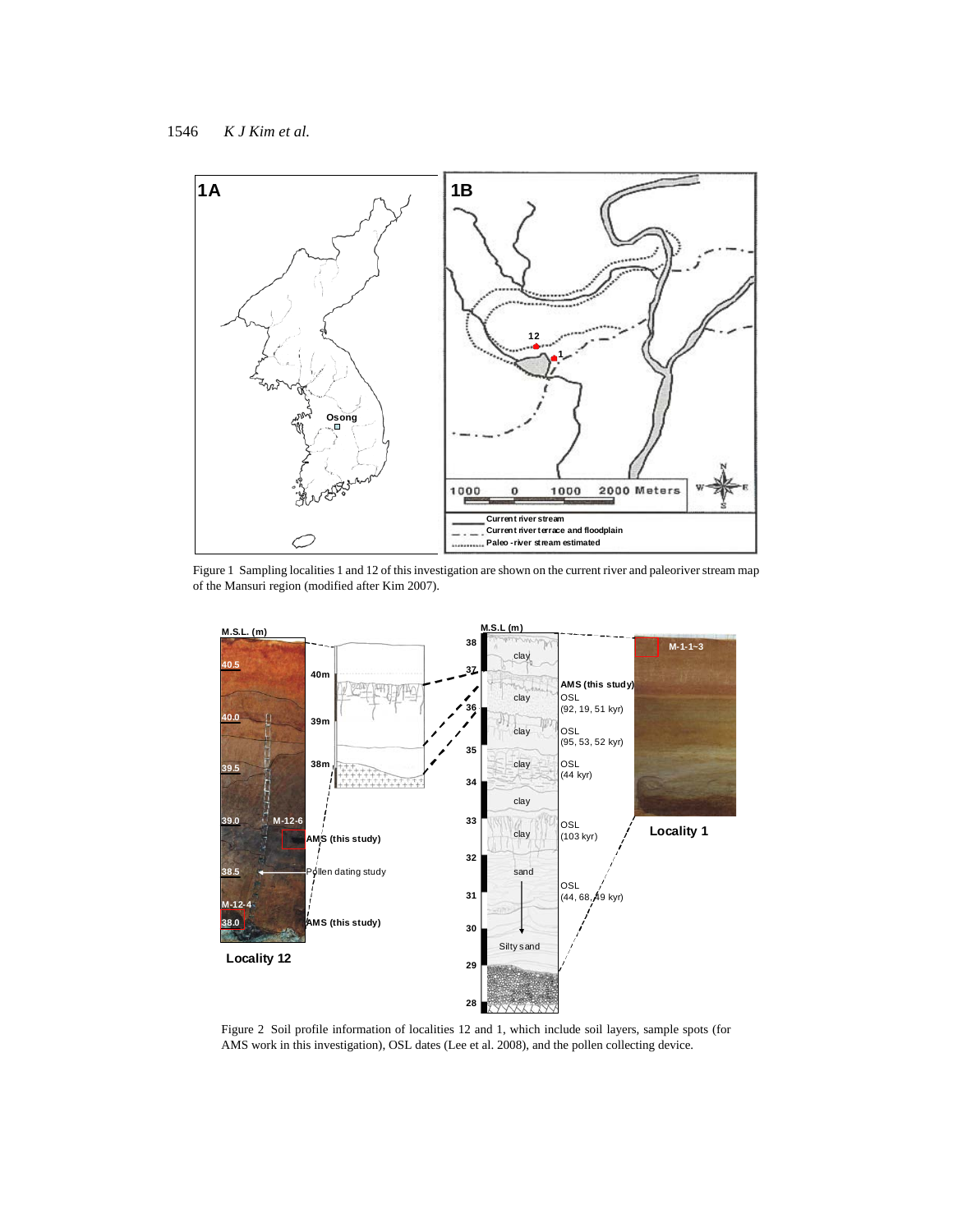remove soil contaminants. Obtaining both soil ages from humin and humic acid could help in more precise dating of Paleolithic surfaces and soil horizons. For soils with low carbon content, however, a low-temperature soil oxidization technique may be necessary (McGeehin et al. 2000).

## **METHODS**

#### **Soil Dating of Locality 1**

In our preliminary investigation, we have measured 14C dates for 1 layer of the upper part of the soil horizon at locality 1 and a total of 6 sample spots at locality 12. OSL dating results for at least 5 of the 13 layers of the soil horizon at locality 1 gave inconsistent results (see Figure 2; Lee 2007).

Samples were dated at either the new KIGAM AMS facility or at the University of Arizona. KIGAM's AMS facility uses an interconnected elemental analyzer and combustion system to produce CO<sub>2</sub>. Soil samples with low-level carbon content are not appropriate for this instrument. This is due to the limited sample size that the system can oxidize each time. Therefore, the samples from locality 1 were processed at the NSF Arizona Accelerator Mass Spectrometry (AMS) Laboratory at the University of Arizona to oxidize soil samples at 400 °C. Some 200 mg of soil samples were pretreated using an acid-alkali-acid (AAA) procedure (Jull et al. 2008). In sequence, the first acid treatment removes carbonates and fulvic acid, the base treatment eliminates humic acids, and the second acid treatment removes any remaining NaOH. All of the treatments are accomplished overnight using a heating block at 70 °C. This pretreatment procedure of soils may require a much longer time when compared to the soil treatment method at KIGAM (detailed below; KIGAM AMS Lab 2008).

#### **Dating Organic Materials, Paleosols, and Bedrock from Locality 12**

At locality 12, organic-rich sediments were observed along the flattened wall (Figure 3) and an exposed ancient streambed located above the weathered bedrock. In the central part of Figure 3, dark areas are associated with carbon-rich materials, including a pile of large pieces of tree branches (i.e. >10 cm). Unlike at locality 1, visible organic materials such as plant materials, parts of tree branches, seeds, roots, insects, and charcoals were easily identified. Figure 4 shows the organic materials obtained and dated from locality 12. Four large organic-rich soil samples, 4 pieces of wood, and a soil sample from the weathered bedrock (stratum) were collected from locality 12 (Figure 3). The stratum sample was embedded with many plant roots that were a few centimeters in length (Figure 4.6). These plant root pieces were collected (see Figure 4.7) and dated following AAA treatment. The 4 soil samples were 1–3 kg in size, so that the extractions of organic materials were feasible by sieving the soil material. Following the sieving step, various biological materials (e.g. seed, charcoal, and insects, etc.) were selected for dating using a microscope.

Soil dating was performed by extracting humic acid from 4 samples through the AAA pretreatment method from sampling spots 3, 4, 5, and 6 (Figure 3). At KIGAM, the pretreatment of soil to obtain humic acid is accomplished sequentially with an acid treatment of 0.5M HCl for 30 min, a base treatment of 0.5M NaOH for 2 hr at  $80~85$  °C, and a second acid treatment of 12M HCl. The age determinations for both the soil and organic materials are shown in Table 1.

### **RESULTS**

#### **Locality 1**

The carbon contents of 3 samples (M-1-3), collected at locality 1 (see soil profile of Figure 2), are as low as <0.24%; it was not possible to obtain organic matter from the samples. Therefore, we per-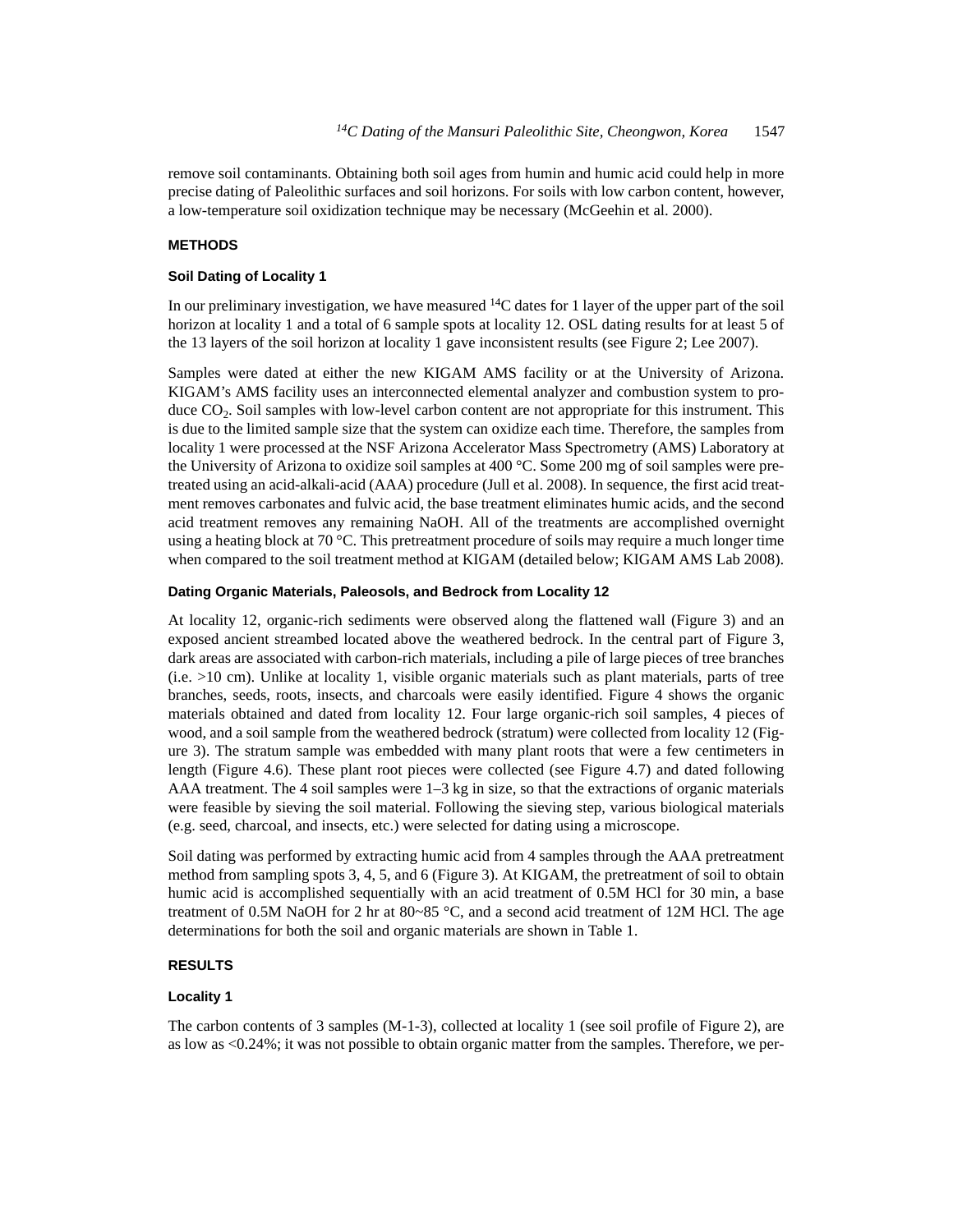

Figure 3 Photographs of the west side of locality 12 showing (left) the locations of sample spots 4, 5, 6, and 8 (highlighted in green) and soil profile #P (highlighted in red) marking the location of the soil profile in Figure 2; and (right) sample spots 3 and 7 on the east side of locality 12.



Figure 4 Photographs showing various organic materials obtained from locality 12. 4.1 and 4.2 show pieces of wood. The geometric shapes of the pieces of wood in 4.1 appear to indicate human-related modification compared to the naturally appearing wood (possible part of a root) of 4.2. In addition, 4.3 and 4.4 show pieces of seeds. 4.5 shows various pieces of insects. 4.6 shows weathered quartz-rich bedrock. 4.7 is a photo of thin  $(-2 \text{ cm})$  roots extracted from the bedrock.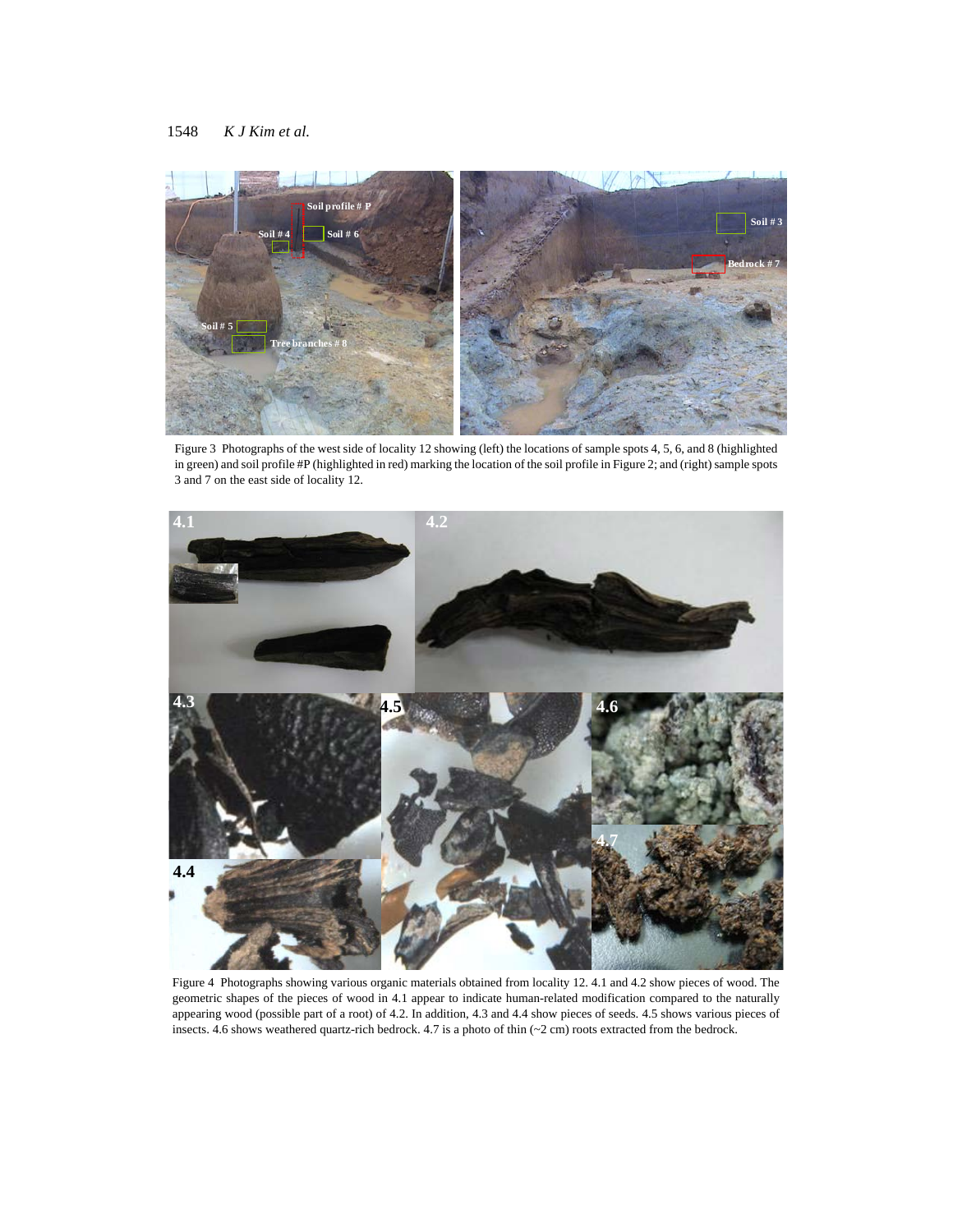formed a low-temperature oxidation technique at the Arizona laboratory (McGeehin et al. 2000). These samples were obtained from the top of the paleosol profile to study magnetic susceptibility of this region (Kim 2007).

Table 1 shows the  $^{14}C$  ages of soil samples collected at depths of 1, 13, and 17 cm below the reference point of samples M-1-3 at locality 1, shown at the right side of Figure 2. The soil deposition rate at this locality ranges from 0.09 to 0.15 mm/yr in the period from 33 to 31 kyr BP. The soil age of locality 1 at 38 m asl of this study can be compared to the reported age range (19, 52, and 92 kyr) of soils at locality 1 determined using OSL (see Figure 2; Lee et al. 2008).

### **Locality 12**

Biological materials and soils were collected from 6 spots at locality 12 to obtain chronological information using  $14C$  dating. The materials included plant seeds and insect fragments. Table 1 shows the  $^{14}C$  ages of the various biological materials of locality 12 from elevations of 40.1 m asl down to 37.5 m asl. The carbon content in plant material and charcoal ranged from 44.8 to 54.4% and from 62.4 to 66.5%, respectively (Table 1). The ages of charcoals were systematically older than those of plant materials, with a maximum age difference of about 3000 yr.

|             |          | Sampling  | Elevation           |                     | Age               | Carbon |
|-------------|----------|-----------|---------------------|---------------------|-------------------|--------|
| Sample ID   | Locality | nr        | $(m \text{ as } l)$ | Sample description  | (yr BP)           | (% )   |
| $M-1-1.s$   | 1        |           | 38.4                | Low carbon paleosol | $31,000 \pm 1100$ | < 0.24 |
| $M-1-2.s$   | 1        |           | 38.27               | Low carbon paleosol | $31,900 \pm 1200$ | < 0.24 |
| $M-1-3.5$   | 1        |           | 38.23               | Low carbon paleosol | $32.800 \pm 1800$ | < 0.24 |
| $M-12-3.c$  | 12       | 3. East   | 40.1                | Mostly charcoal     | $1623 \pm 98$     | 66.5   |
| $M-12-3.5$  | 12       | 3. East   | 40.1                | Soil (humic acid)   | $1660 \pm 40$     |        |
| $M-12-4-ps$ | 12       | 4, West   | 37.9                | Seed-buckwheat      | $8787 \pm 109$    | 46.6   |
| $M-12-4-p$  | 12       | 4, West   | 37.9                | Plant               | $7034 \pm 100$    | 44.8   |
| $M-12-4-c$  | 12       | 4, West   | 37.9                | Charcoal            | $8742 \pm 101$    | 62.8   |
| $M-12-4-s$  | 12       | 4, West   | 37.9                | Soil (humic acid)   | $9940 \pm 60$     |        |
| $M-12-5.c$  | 12       | 5, Center | 38                  | Charcoal            | $9050 \pm 101$    | 62.4   |
| $M-12-5.p$  | 12       | 5. Center | 38                  | Plant               | $5629 \pm 101$    | 54.4   |
| $M-12-5. s$ | 12       | 5. Center | 38                  | Soil (humic acid)   | $9900 \pm 60$     |        |
| $M-12-6.5$  | 12       | 6. West   | 38.8                | Soil (humic acid)   | $1580 \pm 40$     |        |
| $M-12-7.b$  | 12       | 7. East   | 38                  | Roots on bedrock    | $6048 \pm 100$    | 49.6   |
| $M-12-8.w1$ | 12       | 8. Center | 37.5                | Natural wood        | $8588 \pm 101$    | 54.3   |
| $M-12-8.w2$ | 12       | 8. Center | 37.5                | Wood - artifact?    | $7782 \pm 101$    | 53.9   |

Table 1 Sample description and <sup>14</sup>C ages of localities 1 and 12.<sup>a</sup>

aSamples for locality 1 were measured at the NSF Arizona AMS Laboratory; the locality 12 samples were measured at the KIGAM AMS facility.

Figures 4.1 and 4.2 show wood samples found at locality 12. When compared to the other 3 wood fragments in 4.1, this fragment appears unworked, compared to others that appear to be modified by humans into artifacts. The wood in 4.2 is a piece of the upper part of a root, whereas the geometric shapes of the others indicate modification (Figure 4). Detailed photos of seeds, insects, and bedrock samples are shown in Figures 4.3–4.7. In the upper-right corner of Figure 4.3, a triangular-shaped seed is similar to modern buckwheat. A whole seed and a few broken pieces of this type of seed were collected from sample spot 4.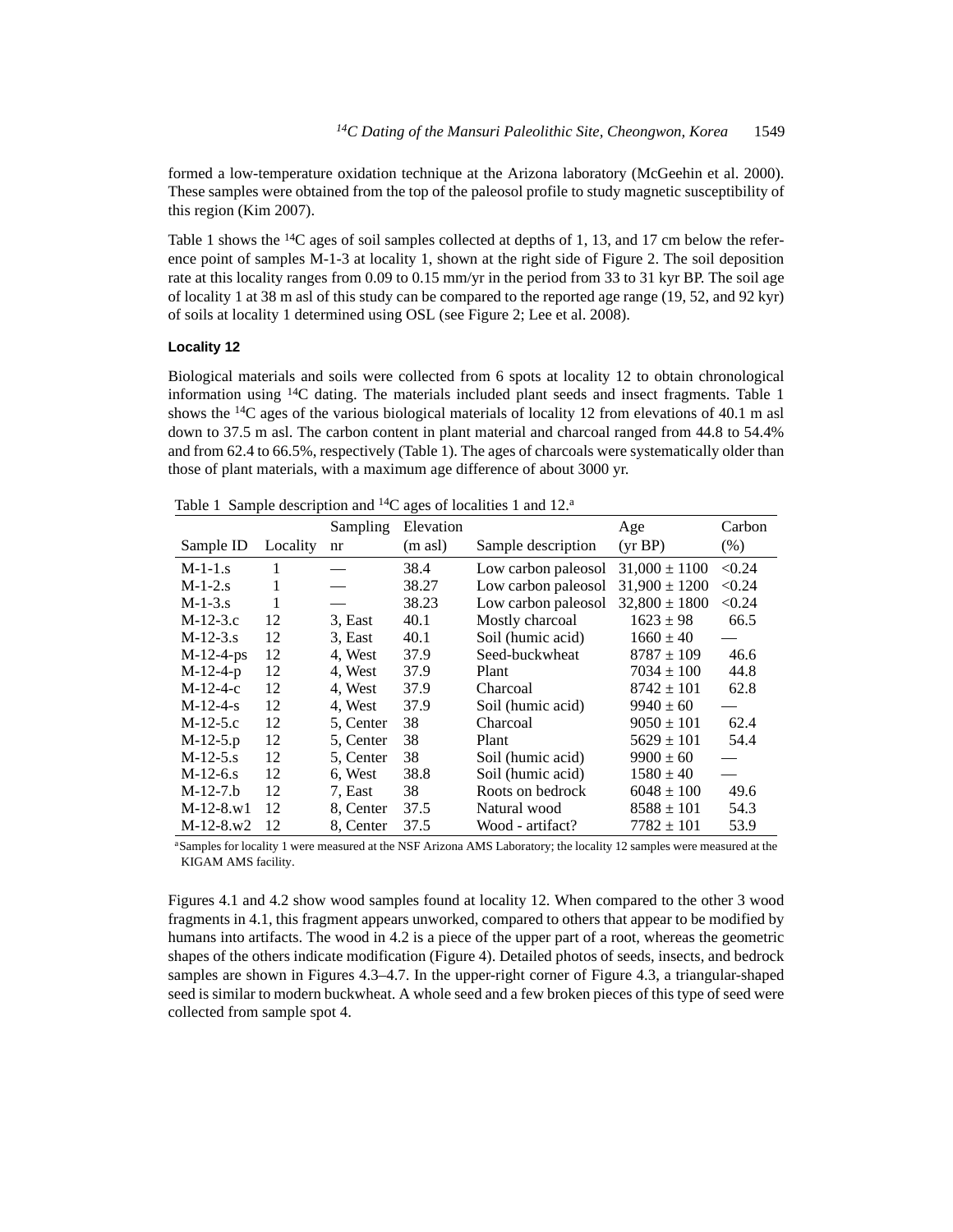## 1550 *K J Kim et al.*

Both the artifact wood and natural wood of spot 8 (Figures 4.1–4.2), respectively, which are located near the margin of the contact that separates the bedrock from the streambed, were determined to be older than both the plant root and leaf materials of the nearby  $({\sim}20 \text{ m})$  sample spot 7. Sample spot 7 is located at a similar stratigraphic position/elevation to spot 8 (margin of the contact that separates the bedrock from the streambed). The  $^{14}C$  age of plant roots, which were growing within the weathered bedrock, was determined to be 6048 yr BP. The  $^{14}C$  ages for these organic materials ranged from  $5629 \pm 101$  to  $9050 \pm 101$  yr BP (Table 1).

About 3 m higher in the stratigraphic profile (with respect to spots 7 and 8), sample spot 6 yielded a younger soil age of  $1580 \pm 40$  yr BP. This age inversion also occurred in sample spots 3 and 6 of the east and west walls, respectively. These are located at the same stratigraphic positions of the water marks at the east and west walls (see Figure 3). Both show water marks and yield a similar age (1600 yr BP in Table 1). Thus, the 2 locations appear to indicate a paleo-streambed (Lee 2007). In addition, the identical 14C ages of these 2 sampling spots support this conclusion.

Soil ages of spots 4 and 5 at the base of the streambed (Figure 3) using humic acid extraction were determined to be the same age,  $9940 \pm 60$  and  $9900 \pm 60$  yr BP, respectively. From the dates for spots 4 and 6 along the west wall of the excavation, which are located at different elevations (37.9 and 38.8 m asl, respectively), the soil deposition rate was determined to be 0.11 mm/yr. This rate is within the range of the soil deposition rate at locality 1. However, the soil deposition rate above 37.9 m asl of locality 12 could be much higher than this value (see Figure 2).

## **DISCUSSION**

Given the  $^{14}C$  age of the 7 sampling sites at locality 12 (Figure 3), it can be concluded that this site is much younger than that of locality 1. At locality 12, humic acid-based ages were determined to be similar to the charcoal ages in each spot (Table 1). At the bottom of the stratigraphic sequence, the contact separating the bedrock from the streambed (sample spots 4 and 5) records an age of 10 kyr BP, and soils are as young as ~1.6 kyr BP.

An archaeological report (Lee 2007) indicated that locality 12 has 4 soil horizons. Lee (2007) describes that the first horizon was recognized to be modified by historical human activity and fluvial activity. For example, pottery and stone artifacts were found from the historical period (Lee 2007), and water marks are visible throughout the profile. In conjunction with the dating work of this investigation, samples from the soil profile shown in Figure 2 of the west wall of locality 12 were collected for pollen studies (Yi 2009). The spiked appearance of specific pollen species (e.g. *Quercus* and *Graimeae*) at 2 stratigraphic positions (~38 and ~40 m asl, respectively) indicate ages of 6 and 2 kyr BP (Figure 2), which are consistent with the age range determined in this investigation using  $^{14}$ C soil dating.

The detailed stratigraphic information, identification of features such as watermarks, and the newly dated parts of the profile (e.g. contact separating bedrock from streambed) using the  $^{14}C$  methodology at locality 12 of this investigation are consistent with the paleohydrological conditions shown in the current and river stream map of Figure 1. In addition, the  $14C$  ages of the organic materials, as well as identification of natural (root materials) and human-modified wood, as indicated by the geometric shapes, corroborate evidence compiled by other investigators (Lee et al. 2008) showing the influence of prehistoric Korean cultural activity in this region in the last 10 kyr BP.